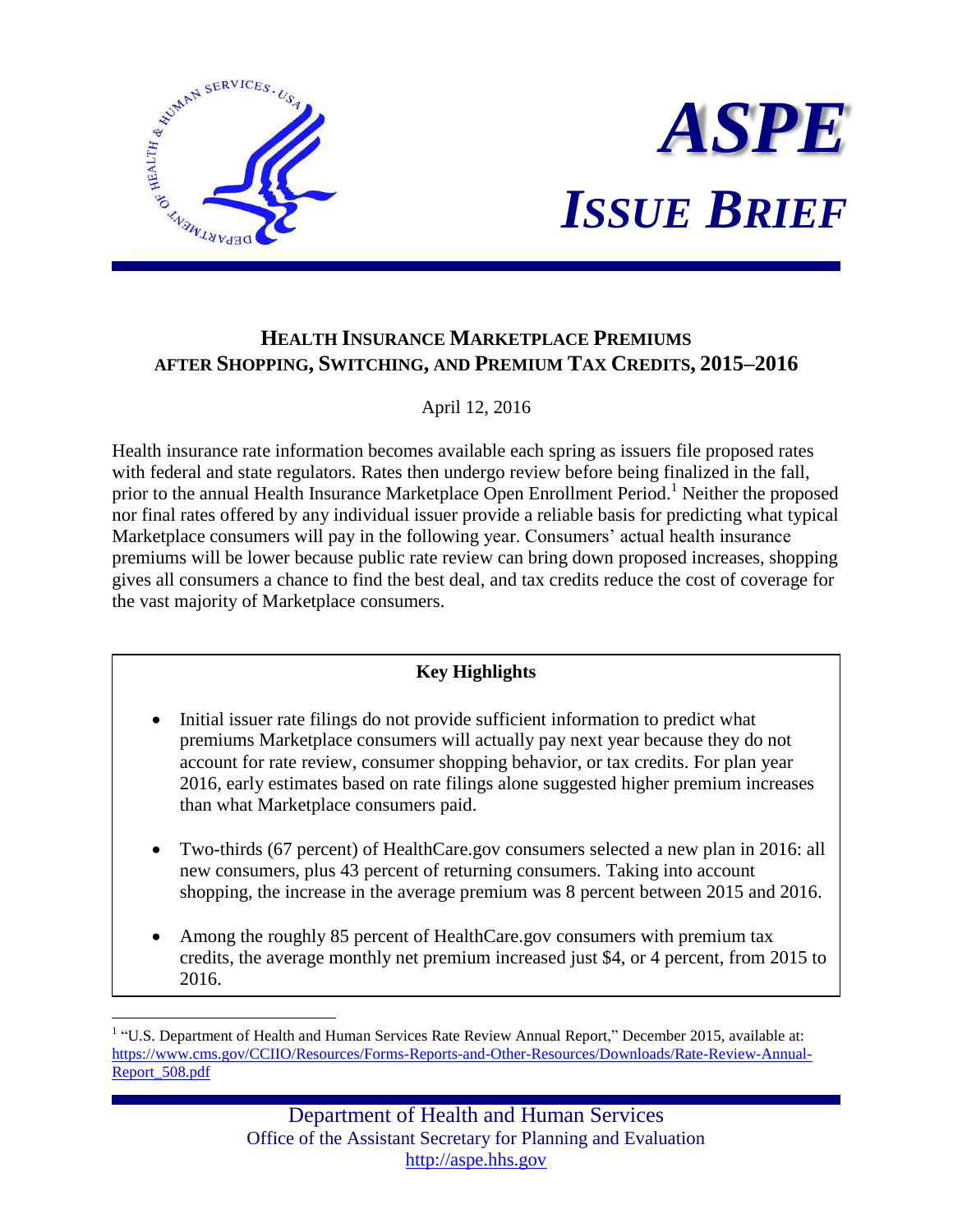#### **Rate Changes without Shopping or Tax Credits**

The Marketplace is a dynamic environment. New consumers sign up during Open Enrollment, while returning consumers can explore their health coverage options and either remain with their plan or select a different plan. In addition, enrollees have the flexibility to come and go as their life circumstances change. For example, consumers may move to a new source of coverage because of a job with employer-sponsored insurance or may become eligible for Medicaid or Medicare. In addition, the vast majority of Marketplace consumers also qualify for tax credits that dramatically reduce their premiums.

By contrast, the average premium changes reported in insurers' rate announcements assume a scenario in which no consumer leaves the Marketplace, no new consumers enroll, nobody switches plans, no new plans are offered, and no one receives tax credits. That means that the average rate changes reported in issuer filings do not accurately represent the changes in the premiums consumers will actually pay. Using rate filing information alone, some observers last year suggested that consumers would see double-digit percentage increases in the premiums they paid in 2016. For example, a McKinsey analysis based on rate filings estimated that median premiums would rise by an average of 10 to 15 percent in  $2016$ <sup>2</sup>

#### **Consumers' Shopping Sharply Reduces Premium Changes**

During the Marketplaces' annual Open Enrollment Period, new consumers select plans and current consumers have the option to switch plans. Overall, 6.4 million individuals (67 percent) of HealthCare.gov consumers selected a new plan for 2016: 4.0 million new consumers, plus 2.4 million (43 percent) of returning consumers. After taking into account shopping, the average premium among all HealthCare.gov consumers increased 8 percent from 2015 to 2016 (Table 1), not much higher than the 7.2 percent increase in the second-lowest silver plan premium reported at the start of the 2016 open enrollment. The 8 percent increase in the average premium after shopping demonstrates that enrollees' actual premiums depend on the dynamics of the entire market not just issuers' pricing decisions.

Among 2015 consumers that re-enrolled in the Marketplace for 2016 coverage, 43 percent chose to switch plans. Compared to what they would have paid to remain in their 2015 plan, consumers that switched plans saved an average of \$42 per month in premium costs, equivalent to over \$500 in annual savings. (See Table 2 for average savings by state.) In addition, new consumers, who accounted for 42 percent of 2016 plan selections in the 38 HealthCare.gov states, necessarily shop around, and prior research shows they overwhelmingly gravitate toward lowpremium plans.<sup>3</sup>

 $\overline{a}$ 

<sup>&</sup>lt;sup>2</sup> McKinsey Center for U.S. Health System Reform, "2016 exchange market remains in flux: Pricing trends," November 2015, available at: [http://healthcare.mckinsey.com/2016-exchange-market-remains-flux-pricing-trends.](http://healthcare.mckinsey.com/2016-exchange-market-remains-flux-pricing-trends)

<sup>&</sup>lt;sup>3</sup> Amy Burke, Arpit Misra, and Steven Sheingold, "Premium Affordability, Competition, and Choice in the Health Insurance Marketplace, 2014," *ASPE Issue Brief,* June 18, 2014, available at: [https://aspe.hhs.gov/sites/default/files/pdf/76896/2014MktPlacePremBrf.pdf.](https://aspe.hhs.gov/sites/default/files/pdf/76896/2014MktPlacePremBrf.pdf)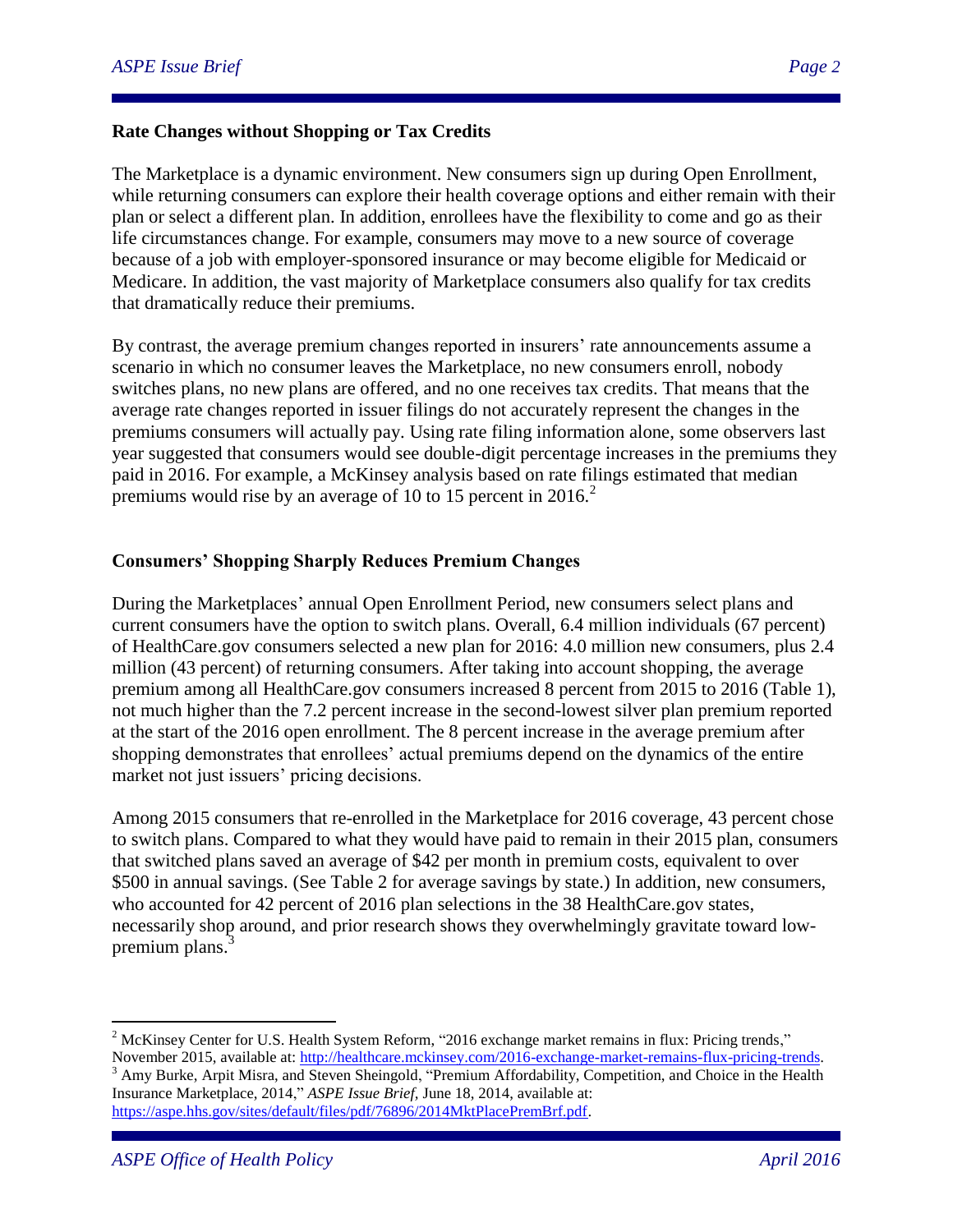Shopping by new and returning consumers is important because the Marketplace is dynamic, which means that the issuer that offers a market's lowest price product one year is not necessarily the price leader in the next year. Each year, new issuers enter the Marketplace, and consumers have a wide variety of choices for coverage. Currently, the average HealthCare.gov consumer has a choice of 46 qualified health plans available in his or her county for 2016 coverage.<sup>4</sup> (See Table 3.)

#### **Tax Credits Limit Premium Changes for the Overwhelming Majority of Consumers**

The vast majority of HealthCare.gov consumers receive premium tax credits, which, like consumer shopping behavior, are not accounted for in the premium changes reported in insurers' rate filings. Among all Marketplace plan selections in HealthCare.gov states, 85 percent were with tax credits in 2016. The average monthly tax credit amount in 2016 is \$290 and reduces a consumer's premium by 73 percent. (See Table 4 for details by state.)

Table 3 shows the resulting net premiums for the 85 percent of Marketplace consumers who receive tax credits. The average net premium—that is, taking into account tax credits— in 2016 among those who qualified for tax credits was \$106 per month. The average net premium was \$102 for tax credit recipients in 2015. Therefore, between 2015 and 2016, the average out-ofpocket premium obligation consumers' with tax credits paid rose just 4 percent, or \$4 a month.

The fact that consumers saw only small premium increases after tax credits is not a coincidence. The premium tax credit is designed to ensure that affordable options are available to consumers. An eligible consumer's tax credit amount is based on the premium of the second-lowest cost silver plan (also known as the benchmark plan) available to him or her, and the tax credit amount a consumer is eligible for adjusts if the benchmark plan's premium changes. That means that if premiums for all plans in an area rise similarly, that increase is essentially fully offset for eligible consumers by a higher premium tax credit. After taking into account tax credits, nearly seven in 10 HealthCare.gov consumers had the option of coverage for \$75 or less in monthly premiums for 2016 coverage, and 74 percent had an option for \$100 or less. (See Table 5.)

 $\overline{a}$ 

<sup>&</sup>lt;sup>4</sup> The weighted average numbers of issuers and plans per county were calculated using the March 21, 2016 version of the 2016 plan landscape file, weighting by number of 2016 plan selections, which produces a slightly different premium than what was reported in the March 2016 report. The plan landscape file is available at: <https://www.healthcare.gov/health-and-dental-plan-datasets-for-researchers-and-issuers/>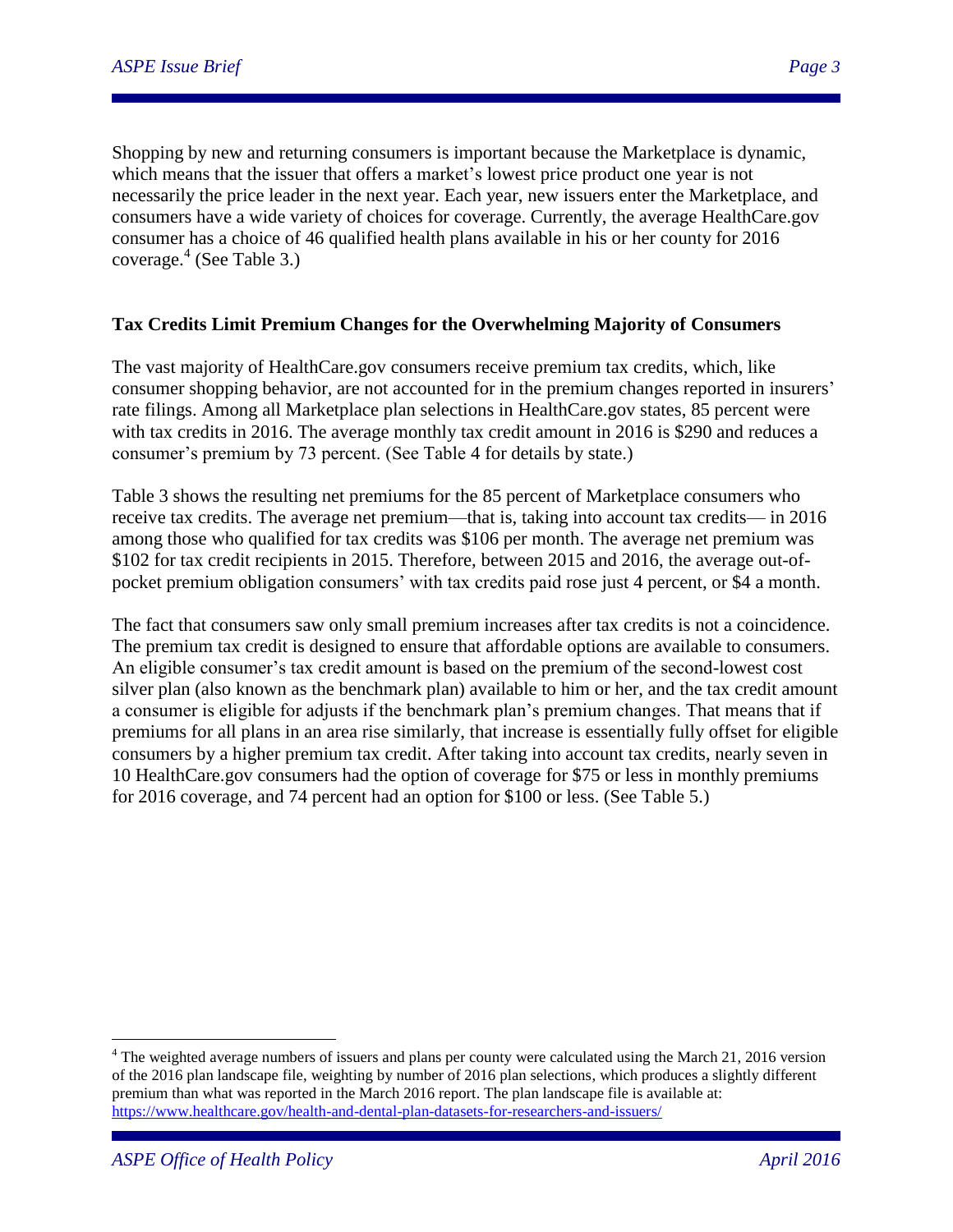|                                                                       | 2015<br>Average<br><b>Monthly</b> | 2016<br>Average<br><b>Monthly</b> | <b>Increase in Average</b><br><b>Monthly Premium</b> |          |
|-----------------------------------------------------------------------|-----------------------------------|-----------------------------------|------------------------------------------------------|----------|
|                                                                       | Premium                           | Premium                           | <b>Dollars</b>                                       | % Change |
| Full monthly premium among all plan<br>selections                     | \$356                             | \$386                             | \$30                                                 | 8%       |
| Net monthly premium among plan<br>selections with premium tax credits | \$102                             | \$106                             | \$4                                                  | 4%       |

### **TABLE 1: Health Insurance Marketplace Monthly Premium Changes for 2015–2016 in HealthCare.gov States**

**Notes:** Information is for enrollees in the 37 states that used the HealthCare.gov platform for 2015 and in the 38 states that used the HealthCare.gov platform for 2016. 2015 enrollees are those who selected plans during the second Open Enrollment Period. 2016 enrollees include those who had an active Marketplace plan selection as of 2/1/2016 but exclude those whose plans were terminated prior to that date.

### **Conclusion**

Even after rate announcements begin for the Marketplaces' 2017 benefit year, more information will be needed to pinpoint how issuers' proposed rate changes will impact what consumers ultimately pay for coverage. Last year, rate filings alone led some to predict nationwide doubledigit increases in the premiums paid by consumers. In fact, for the 85 percent of HealthCare.gov consumers eligible for tax credits, average net premiums increased only slightly, by \$4 per month (or 4 percent).

The Marketplace was designed to foster issuer competition, facilitate consumers' comparison shopping, and ensure affordability through financial assistance. The experience of the past three years suggests that in the next Open Enrollment Period consumers will return to the Marketplaces to search for the best value to cover themselves and their families.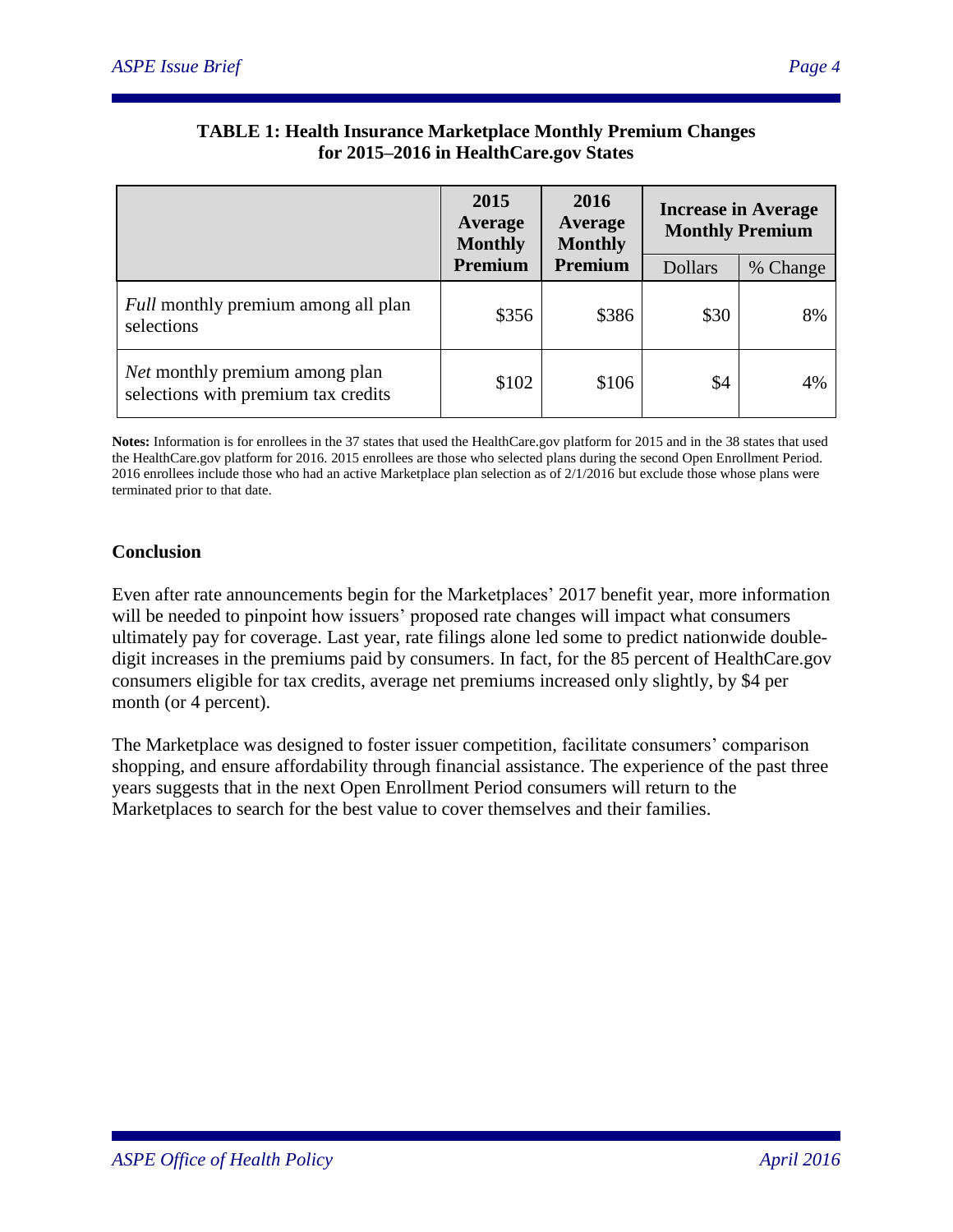| HealthCare.gov Total<br>43%<br>\$42<br>\$502<br>$(37 \text{ States})$<br>Alabama<br>\$42<br>43%<br>\$504<br>Alaska<br>36%<br>\$71<br>\$852<br>Arizona<br>73%<br>\$41<br>\$492<br><b>Arkansas</b><br>22%<br>\$20<br>\$240<br>30%<br>\$39<br>Delaware<br>\$468<br>Florida<br>38%<br>\$34<br>\$408<br>\$48<br>Georgia<br>44%<br>\$576<br>Illinois<br>53%<br>\$53<br>\$636<br>Indiana<br>42%<br>\$64<br>\$768<br>\$49<br>31%<br>\$588<br>Iowa<br>63%<br>\$51<br><b>Kansas</b><br>\$612<br>Louisiana<br>39%<br>\$38<br>\$456<br>Maine<br>19%<br>\$15<br>\$180<br>Michigan<br>36%<br>\$45<br>\$540<br>Mississippi<br>35%<br>\$40<br>\$480<br>Missouri<br>41%<br>\$31<br>\$372<br>31%<br>\$38<br>Montana<br>\$456<br>Nebraska<br>37%<br>\$28<br>\$336<br>Nevada<br>52%<br>\$20<br>\$240<br>New Hampshire<br>29%<br>\$27<br>\$324<br>New Jersey<br>42%<br>\$64<br>\$768<br>New Mexico<br>\$46<br>58%<br>\$552<br>North Carolina<br>43%<br>\$48<br>\$576<br>24%<br>\$25<br>North Dakota<br>\$300<br>Ohio<br>36%<br>\$54<br>\$648<br>Oklahoma<br>32%<br>\$26<br>\$312<br>47%<br>\$36<br>Oregon<br>\$432<br>Pennsylvania<br>52%<br>\$28<br>\$336<br>South Carolina<br>62%<br>\$33<br>\$396<br>South Dakota<br>51%<br>\$12<br>\$144<br>Tennessee<br>43%<br>\$52<br>\$624<br>Texas<br>48%<br>\$492<br>\$41<br>56%<br>Utah<br>\$31<br>\$372 | <b>State</b> | <b>Percent of Re-enrollees</b><br><b>Who Chose a New Plan</b><br>for 2016 | <b>Average Monthly</b><br><b>Premium Savings</b><br>of Switchers | <b>Average Annual</b><br><b>Premium Savings of</b><br><b>Switchers</b> |
|-------------------------------------------------------------------------------------------------------------------------------------------------------------------------------------------------------------------------------------------------------------------------------------------------------------------------------------------------------------------------------------------------------------------------------------------------------------------------------------------------------------------------------------------------------------------------------------------------------------------------------------------------------------------------------------------------------------------------------------------------------------------------------------------------------------------------------------------------------------------------------------------------------------------------------------------------------------------------------------------------------------------------------------------------------------------------------------------------------------------------------------------------------------------------------------------------------------------------------------------------------------------------------------------------------------------------------|--------------|---------------------------------------------------------------------------|------------------------------------------------------------------|------------------------------------------------------------------------|
|                                                                                                                                                                                                                                                                                                                                                                                                                                                                                                                                                                                                                                                                                                                                                                                                                                                                                                                                                                                                                                                                                                                                                                                                                                                                                                                               |              |                                                                           |                                                                  |                                                                        |
|                                                                                                                                                                                                                                                                                                                                                                                                                                                                                                                                                                                                                                                                                                                                                                                                                                                                                                                                                                                                                                                                                                                                                                                                                                                                                                                               |              |                                                                           |                                                                  |                                                                        |
|                                                                                                                                                                                                                                                                                                                                                                                                                                                                                                                                                                                                                                                                                                                                                                                                                                                                                                                                                                                                                                                                                                                                                                                                                                                                                                                               |              |                                                                           |                                                                  |                                                                        |
|                                                                                                                                                                                                                                                                                                                                                                                                                                                                                                                                                                                                                                                                                                                                                                                                                                                                                                                                                                                                                                                                                                                                                                                                                                                                                                                               |              |                                                                           |                                                                  |                                                                        |
|                                                                                                                                                                                                                                                                                                                                                                                                                                                                                                                                                                                                                                                                                                                                                                                                                                                                                                                                                                                                                                                                                                                                                                                                                                                                                                                               |              |                                                                           |                                                                  |                                                                        |
|                                                                                                                                                                                                                                                                                                                                                                                                                                                                                                                                                                                                                                                                                                                                                                                                                                                                                                                                                                                                                                                                                                                                                                                                                                                                                                                               |              |                                                                           |                                                                  |                                                                        |
|                                                                                                                                                                                                                                                                                                                                                                                                                                                                                                                                                                                                                                                                                                                                                                                                                                                                                                                                                                                                                                                                                                                                                                                                                                                                                                                               |              |                                                                           |                                                                  |                                                                        |
|                                                                                                                                                                                                                                                                                                                                                                                                                                                                                                                                                                                                                                                                                                                                                                                                                                                                                                                                                                                                                                                                                                                                                                                                                                                                                                                               |              |                                                                           |                                                                  |                                                                        |
|                                                                                                                                                                                                                                                                                                                                                                                                                                                                                                                                                                                                                                                                                                                                                                                                                                                                                                                                                                                                                                                                                                                                                                                                                                                                                                                               |              |                                                                           |                                                                  |                                                                        |
|                                                                                                                                                                                                                                                                                                                                                                                                                                                                                                                                                                                                                                                                                                                                                                                                                                                                                                                                                                                                                                                                                                                                                                                                                                                                                                                               |              |                                                                           |                                                                  |                                                                        |
|                                                                                                                                                                                                                                                                                                                                                                                                                                                                                                                                                                                                                                                                                                                                                                                                                                                                                                                                                                                                                                                                                                                                                                                                                                                                                                                               |              |                                                                           |                                                                  |                                                                        |
|                                                                                                                                                                                                                                                                                                                                                                                                                                                                                                                                                                                                                                                                                                                                                                                                                                                                                                                                                                                                                                                                                                                                                                                                                                                                                                                               |              |                                                                           |                                                                  |                                                                        |
|                                                                                                                                                                                                                                                                                                                                                                                                                                                                                                                                                                                                                                                                                                                                                                                                                                                                                                                                                                                                                                                                                                                                                                                                                                                                                                                               |              |                                                                           |                                                                  |                                                                        |
|                                                                                                                                                                                                                                                                                                                                                                                                                                                                                                                                                                                                                                                                                                                                                                                                                                                                                                                                                                                                                                                                                                                                                                                                                                                                                                                               |              |                                                                           |                                                                  |                                                                        |
|                                                                                                                                                                                                                                                                                                                                                                                                                                                                                                                                                                                                                                                                                                                                                                                                                                                                                                                                                                                                                                                                                                                                                                                                                                                                                                                               |              |                                                                           |                                                                  |                                                                        |
|                                                                                                                                                                                                                                                                                                                                                                                                                                                                                                                                                                                                                                                                                                                                                                                                                                                                                                                                                                                                                                                                                                                                                                                                                                                                                                                               |              |                                                                           |                                                                  |                                                                        |
|                                                                                                                                                                                                                                                                                                                                                                                                                                                                                                                                                                                                                                                                                                                                                                                                                                                                                                                                                                                                                                                                                                                                                                                                                                                                                                                               |              |                                                                           |                                                                  |                                                                        |
|                                                                                                                                                                                                                                                                                                                                                                                                                                                                                                                                                                                                                                                                                                                                                                                                                                                                                                                                                                                                                                                                                                                                                                                                                                                                                                                               |              |                                                                           |                                                                  |                                                                        |
|                                                                                                                                                                                                                                                                                                                                                                                                                                                                                                                                                                                                                                                                                                                                                                                                                                                                                                                                                                                                                                                                                                                                                                                                                                                                                                                               |              |                                                                           |                                                                  |                                                                        |
|                                                                                                                                                                                                                                                                                                                                                                                                                                                                                                                                                                                                                                                                                                                                                                                                                                                                                                                                                                                                                                                                                                                                                                                                                                                                                                                               |              |                                                                           |                                                                  |                                                                        |
|                                                                                                                                                                                                                                                                                                                                                                                                                                                                                                                                                                                                                                                                                                                                                                                                                                                                                                                                                                                                                                                                                                                                                                                                                                                                                                                               |              |                                                                           |                                                                  |                                                                        |
|                                                                                                                                                                                                                                                                                                                                                                                                                                                                                                                                                                                                                                                                                                                                                                                                                                                                                                                                                                                                                                                                                                                                                                                                                                                                                                                               |              |                                                                           |                                                                  |                                                                        |
|                                                                                                                                                                                                                                                                                                                                                                                                                                                                                                                                                                                                                                                                                                                                                                                                                                                                                                                                                                                                                                                                                                                                                                                                                                                                                                                               |              |                                                                           |                                                                  |                                                                        |
|                                                                                                                                                                                                                                                                                                                                                                                                                                                                                                                                                                                                                                                                                                                                                                                                                                                                                                                                                                                                                                                                                                                                                                                                                                                                                                                               |              |                                                                           |                                                                  |                                                                        |
|                                                                                                                                                                                                                                                                                                                                                                                                                                                                                                                                                                                                                                                                                                                                                                                                                                                                                                                                                                                                                                                                                                                                                                                                                                                                                                                               |              |                                                                           |                                                                  |                                                                        |
|                                                                                                                                                                                                                                                                                                                                                                                                                                                                                                                                                                                                                                                                                                                                                                                                                                                                                                                                                                                                                                                                                                                                                                                                                                                                                                                               |              |                                                                           |                                                                  |                                                                        |
|                                                                                                                                                                                                                                                                                                                                                                                                                                                                                                                                                                                                                                                                                                                                                                                                                                                                                                                                                                                                                                                                                                                                                                                                                                                                                                                               |              |                                                                           |                                                                  |                                                                        |
|                                                                                                                                                                                                                                                                                                                                                                                                                                                                                                                                                                                                                                                                                                                                                                                                                                                                                                                                                                                                                                                                                                                                                                                                                                                                                                                               |              |                                                                           |                                                                  |                                                                        |
|                                                                                                                                                                                                                                                                                                                                                                                                                                                                                                                                                                                                                                                                                                                                                                                                                                                                                                                                                                                                                                                                                                                                                                                                                                                                                                                               |              |                                                                           |                                                                  |                                                                        |
|                                                                                                                                                                                                                                                                                                                                                                                                                                                                                                                                                                                                                                                                                                                                                                                                                                                                                                                                                                                                                                                                                                                                                                                                                                                                                                                               |              |                                                                           |                                                                  |                                                                        |
|                                                                                                                                                                                                                                                                                                                                                                                                                                                                                                                                                                                                                                                                                                                                                                                                                                                                                                                                                                                                                                                                                                                                                                                                                                                                                                                               |              |                                                                           |                                                                  |                                                                        |
|                                                                                                                                                                                                                                                                                                                                                                                                                                                                                                                                                                                                                                                                                                                                                                                                                                                                                                                                                                                                                                                                                                                                                                                                                                                                                                                               |              |                                                                           |                                                                  |                                                                        |
|                                                                                                                                                                                                                                                                                                                                                                                                                                                                                                                                                                                                                                                                                                                                                                                                                                                                                                                                                                                                                                                                                                                                                                                                                                                                                                                               |              |                                                                           |                                                                  |                                                                        |
|                                                                                                                                                                                                                                                                                                                                                                                                                                                                                                                                                                                                                                                                                                                                                                                                                                                                                                                                                                                                                                                                                                                                                                                                                                                                                                                               |              |                                                                           |                                                                  |                                                                        |
|                                                                                                                                                                                                                                                                                                                                                                                                                                                                                                                                                                                                                                                                                                                                                                                                                                                                                                                                                                                                                                                                                                                                                                                                                                                                                                                               |              |                                                                           |                                                                  |                                                                        |
|                                                                                                                                                                                                                                                                                                                                                                                                                                                                                                                                                                                                                                                                                                                                                                                                                                                                                                                                                                                                                                                                                                                                                                                                                                                                                                                               | Virginia     | 28%                                                                       | \$28                                                             | \$336                                                                  |

### **TABLE 2: Premium Savings from Switching Plans between 2015 and 2016 Coverage Years**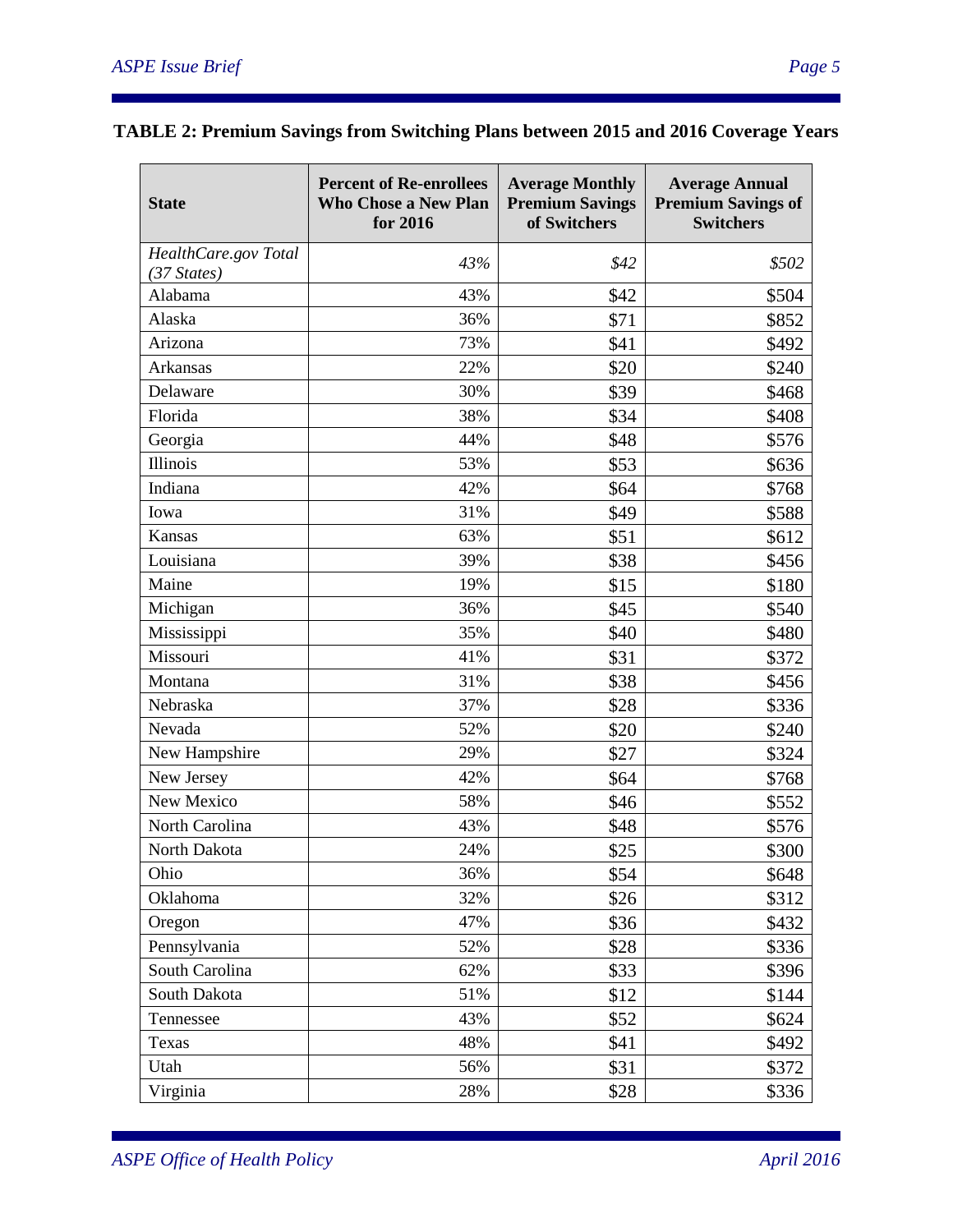| <b>State</b>  | <b>Percent of Re-enrollees</b><br><b>Who Chose a New Plan</b><br>for 2016 | <b>Average Monthly</b><br><b>Premium Savings</b><br>of Switchers | <b>Average Annual</b><br><b>Premium Savings of</b><br><b>Switchers</b> |
|---------------|---------------------------------------------------------------------------|------------------------------------------------------------------|------------------------------------------------------------------------|
| West Virginia | 26%                                                                       | \$33                                                             | S396                                                                   |
| Wisconsin     | 39%                                                                       | \$59                                                             | \$708                                                                  |
| Wyoming       | 49%                                                                       | \$3                                                              | \$36                                                                   |

**Notes:** Numbers may not sum due to rounding. Information is for enrollees in the 37 states that used the HealthCare.gov platform for both 2015 and 2016. 2015 enrollees include those who selected plans during the second Open Enrollment Period and those who selected plans during a Special Enrollment Period but exclude those who had terminated their plan as of 11/1/2015. 2016 enrollees include those who had an active Marketplace plan selection as of 2/1/2016 but exclude those whose plans were terminated prior to that date. The dollar amounts shown in this table differ from those in Appendix Table B5 on p. 47 of the ASPE Issue Brief titled "Health Insurance Marketplaces 2016 Open Enrollment Period: Final Enrollment Report" (March 11, 2016; available at[: https://aspe.hhs.gov/health-insurance-marketplaces-2016-open-enrollment-period-final-enrollment-report\)](https://aspe.hhs.gov/health-insurance-marketplaces-2016-open-enrollment-period-final-enrollment-report) because the table above shows the premium savings among all plan switchers, not just those who switched within a metal tier.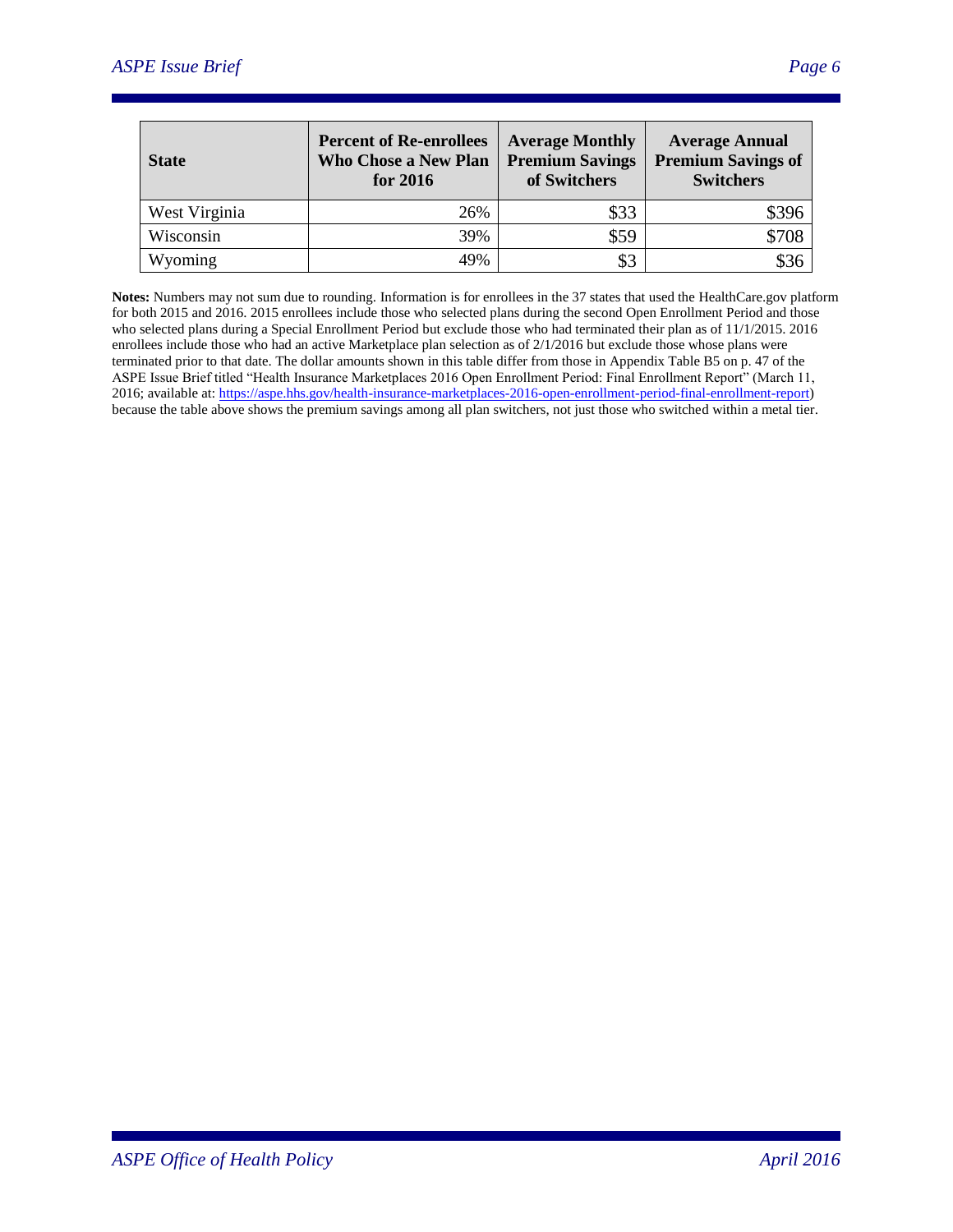|                      | <b>Total Issuers</b> | <b>Average Available per County for</b><br>2016 Coverage* |                  |  |
|----------------------|----------------------|-----------------------------------------------------------|------------------|--|
| <b>State</b>         | in State in<br>2016  | <b>Qualified Health</b><br>Plans                          | Issuers          |  |
| HealthCare.gov Total | 234                  | 46                                                        | 5                |  |
| $(38 \; states)$     |                      |                                                           |                  |  |
| Alaska               | $\overline{2}$       | 15                                                        | $\overline{2}$   |  |
| Alabama              | 3                    | 13                                                        | $\overline{2}$   |  |
| Arkansas             | 5                    | 40                                                        | 5                |  |
| Arizona              | 8                    | 51                                                        | 6                |  |
| Delaware             | 3                    | 28                                                        | 3                |  |
| Florida              | 10                   | 52                                                        | 5                |  |
| Georgia              | 9                    | 48                                                        | 6                |  |
| Hawaii               | $\overline{2}$       | 20                                                        | $\overline{2}$   |  |
| Iowa                 | $\overline{4}$       | 26                                                        | 3                |  |
| <b>Illinois</b>      | 9                    | 43                                                        | 5                |  |
| Indiana              | 8                    | 61                                                        | 6                |  |
| Kansas               | $\overline{4}$       | 26                                                        | 3                |  |
| Louisiana            | 5                    | 34                                                        | $\overline{4}$   |  |
| Maine                | $\overline{2}$       | 21                                                        | $\overline{2}$   |  |
| Michigan             | 14                   | 80                                                        | 8                |  |
| Missouri             | $\overline{7}$       | 37                                                        | $\overline{4}$   |  |
| Mississippi          | 3                    | 23                                                        | 3                |  |
| Montana              | 3                    | 30                                                        | 3                |  |
| North Carolina       | 3                    | 24                                                        | 3                |  |
| North Dakota         | 3                    | 21                                                        | 3                |  |
| Nebraska             | $\overline{4}$       | 31                                                        | $\overline{4}$   |  |
| New Hampshire        | $\overline{4}$       | 29                                                        | 4                |  |
| New Jersey           | 6                    | 54                                                        | 6                |  |
| New Mexico           | $\overline{4}$       | 25                                                        | $\overline{4}$   |  |
| Nevada               | $\overline{4}$       | 49                                                        | $\overline{4}$   |  |
| Ohio                 | 17                   | 81                                                        | 10               |  |
| Oklahoma             | $\overline{2}$       | 22                                                        | $\overline{c}$   |  |
| Oregon               | 10                   | 69                                                        | $\boldsymbol{7}$ |  |
| Pennsylvania         | 13                   | 32                                                        | 5                |  |
| South Carolina       | $\overline{4}$       | 56                                                        | 3                |  |
| South Dakota         | $\overline{2}$       | 19                                                        | $\overline{2}$   |  |
| Tennessee            | $\overline{4}$       | 57                                                        | 3                |  |
| Texas                | 19                   | 51                                                        | 6                |  |
| Utah                 | $\overline{4}$       | 59                                                        | 3                |  |

# **TABLE 3: Issuers and Plans Available in the 2016 Health Insurance Marketplace**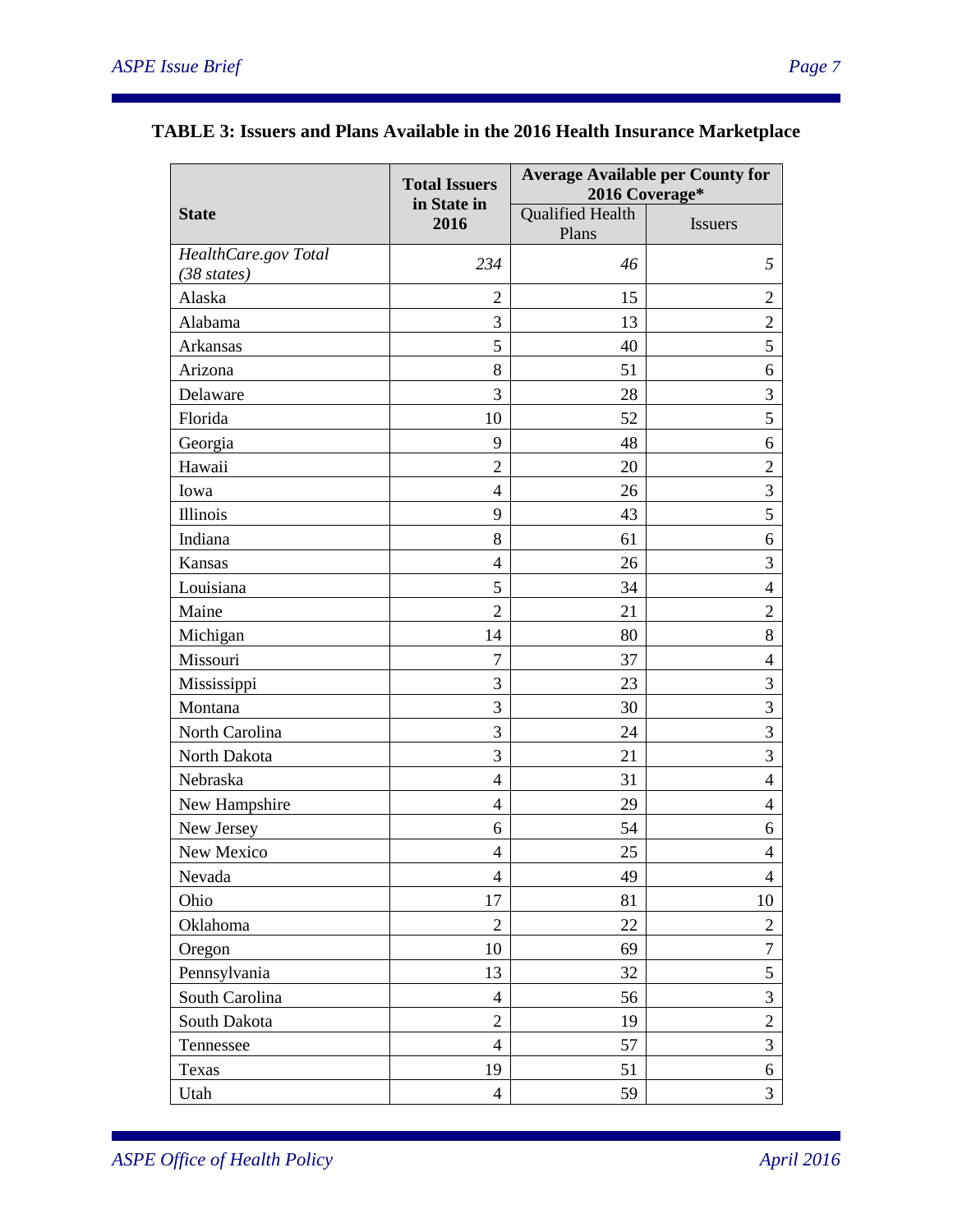|               | <b>Total Issuers</b><br>in State in | <b>Average Available per County for</b><br>2016 Coverage* |                |
|---------------|-------------------------------------|-----------------------------------------------------------|----------------|
| <b>State</b>  | 2016                                | <b>Qualified Health</b><br>Plans                          | <i>Issuers</i> |
| Virginia      |                                     | 35                                                        |                |
| Wisconsin     | 16                                  | 60                                                        |                |
| West Virginia |                                     | 18                                                        |                |
| Wyoming       |                                     | 28                                                        |                |

Note: QHP counts do not include catastrophic plans. Averages for QHPs and issuers represent the number available per county in the state, weighted by the number of 2016 plan selections in the county. Plan and issuer information is from the plan landscape file as of March 21, 2016 for states using the HealthCare.gov platform, which represents a snapshot of issuer participation and plans as of that date and does not reflect issuers or plan offerings that may have been available prior to that time. Numbers in this table may differ from those in reports based on earlier versions of the 2016 landscape file.

Issuer counts were tabulated on the basis of unique HIOS ID numbers. Comparing the March, 21, 2016 version of the PY2016 landscape file against the August 2015 version of the PY2015 landscape file, we find that 40 issuers "entered" the Marketplaces in 2016: that is, 40 issuers did not offer individual market health plans in the Marketplaces in 2015 but did in 2016. A total of 39 issuers "exited," meaning they were active in one of the Marketplaces in 2016 but not in 2016. Hawaii was not included in the entry/exit counts because Hawaii was new to the HealthCare.gov eligibility and enrollment platform in 2016.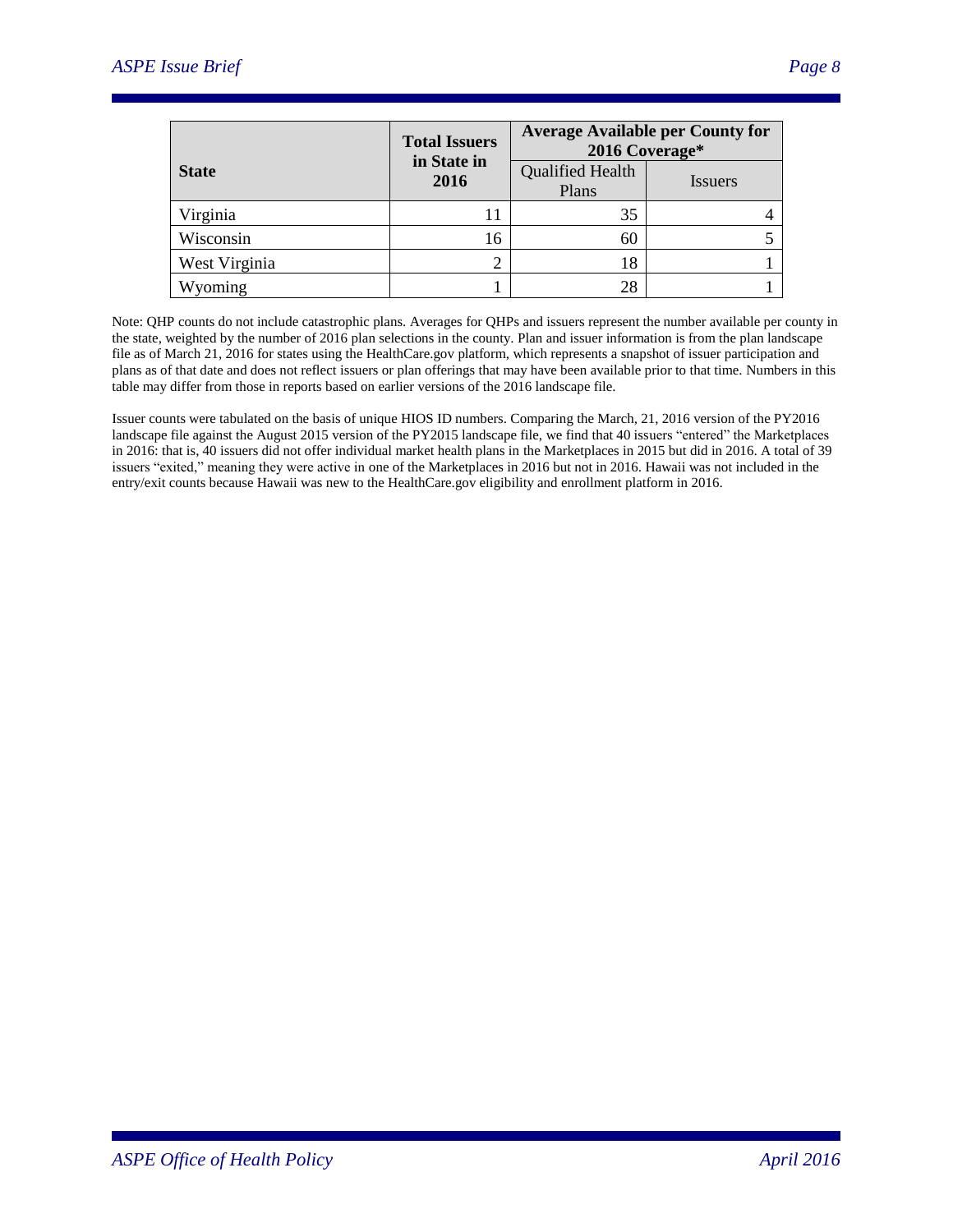|                                               | <b>Total</b><br><b>Number of</b><br><b>Individuals</b> | <b>Percent</b><br>of Plan                |                                                        |                                   | <b>Average Monthly Premiums among Consumers</b><br>with Advance Premium Tax Credits (APTC) |                                                             |
|-----------------------------------------------|--------------------------------------------------------|------------------------------------------|--------------------------------------------------------|-----------------------------------|--------------------------------------------------------------------------------------------|-------------------------------------------------------------|
| <b>State</b>                                  | with 2016<br>Plan<br><b>Selections</b>                 | <b>Selections</b><br>with<br><b>APTC</b> | Average<br>Monthly<br>Premium<br>before<br><b>APTC</b> | Average<br>Monthly<br><b>APTC</b> | Average<br>Monthly<br>Premium<br>after APTC                                                | Average<br>Percent<br>Reduction in<br>Premium<br>after APTC |
| HealthCare.gov Total<br>$(38 \text{ States})$ | 9,625,982                                              | 85%                                      | \$396                                                  | \$290                             | \$106                                                                                      | 73%                                                         |
| Alabama                                       | 195,055                                                | 89%                                      | \$410                                                  | \$308                             | \$102                                                                                      | 75%                                                         |
| Alaska                                        | 23,029                                                 | 86%                                      | \$863                                                  | \$737                             | \$126                                                                                      | 85%                                                         |
| Arizona                                       | 203,066                                                | 74%                                      | \$324                                                  | \$204                             | \$120                                                                                      | 63%                                                         |
| Arkansas                                      | 73,648                                                 | 87%                                      | \$409                                                  | \$286                             | \$122                                                                                      | 70%                                                         |
| Delaware                                      | 28,256                                                 | 82%                                      | \$477                                                  | \$328                             | \$150                                                                                      | 69%                                                         |
| Florida                                       | 1,742,819                                              | 91%                                      | \$386                                                  | \$302                             | \$84                                                                                       | 78%                                                         |
| Georgia                                       | 587,845                                                | 86%                                      | \$385                                                  | \$287                             | \$98                                                                                       | 75%                                                         |
| Hawaii                                        | 14,564                                                 | 81%                                      | \$389                                                  | \$270                             | \$118                                                                                      | 70%                                                         |
| Illinois                                      | 388,179                                                | 75%                                      | \$385                                                  | \$233                             | \$152                                                                                      | 61%                                                         |
| Indiana                                       | 196,242                                                | 81%                                      | \$415                                                  | \$259                             | \$156                                                                                      | 63%                                                         |
| Iowa                                          | 55,089                                                 | 85%                                      | \$425                                                  | \$303                             | \$122                                                                                      | 71%                                                         |
| Kansas                                        | 101,555                                                | 82%                                      | \$352                                                  | \$246                             | \$106                                                                                      | 70%                                                         |
| Louisiana                                     | 214,148                                                | 89%                                      | \$448                                                  | \$362                             | \$86                                                                                       | 81%                                                         |
| Maine                                         | 84,059                                                 | 87%                                      | \$428                                                  | \$325                             | \$103                                                                                      | 76%                                                         |
| Michigan                                      | 345,813                                                | 83%                                      | \$382                                                  | \$239                             | \$143                                                                                      | 63%                                                         |
| Mississippi                                   | 108,672                                                | 90%                                      | \$388                                                  | \$297                             | \$91                                                                                       | 76%                                                         |
| Missouri                                      | 290,201                                                | 87%                                      | \$407                                                  | \$313                             | \$94                                                                                       | 77%                                                         |
| Montana                                       | 58,114                                                 | 83%                                      | \$421                                                  | \$306                             | \$115                                                                                      | 73%                                                         |
| Nebraska                                      | 87,835                                                 | 88%                                      | \$400                                                  | \$295                             | \$105                                                                                      | 74%                                                         |
| Nevada                                        | 88,145                                                 | 87%                                      | \$372                                                  | \$265                             | \$107                                                                                      | 71%                                                         |
| New Hampshire                                 | 55,183                                                 | 66%                                      | \$396                                                  | \$241                             | \$155                                                                                      | 61%                                                         |
| New Jersey                                    | 288,573                                                | 80%                                      | \$484                                                  | \$323                             | \$161                                                                                      | 67%                                                         |
| New Mexico                                    | 54,865                                                 | 68%                                      | \$332                                                  | \$205                             | \$127                                                                                      | 62%                                                         |
| North Carolina                                | 613,487                                                | 89%                                      | \$497                                                  | \$399                             | \$98                                                                                       | 80%                                                         |
| North Dakota                                  | 21,604                                                 | 85%                                      | \$405                                                  | \$262                             | \$142                                                                                      | 65%                                                         |
| Ohio                                          | 243,715                                                | 80%                                      | \$405                                                  | \$240                             | \$164                                                                                      | 59%                                                         |
| Oklahoma                                      | 145,329                                                | 84%                                      | \$376                                                  | \$296                             | \$80                                                                                       | 79%                                                         |
| Oregon                                        | 147,109                                                | 71%                                      | \$392                                                  | \$250                             | \$142                                                                                      | 64%                                                         |
| Pennsylvania                                  | 439,238                                                | 76%                                      | \$396                                                  | \$251                             | \$145                                                                                      | 63%                                                         |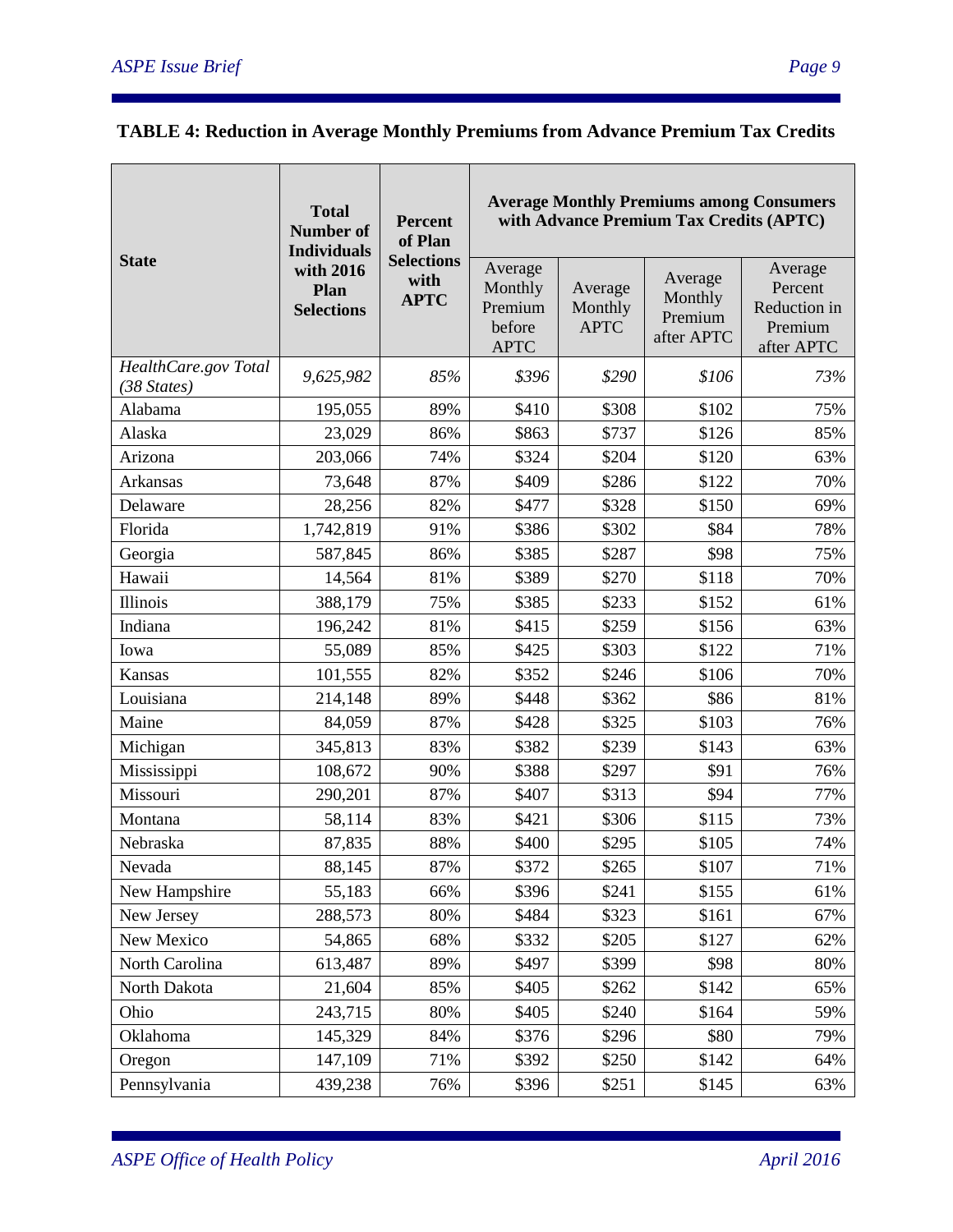|                | <b>Total</b><br>Number of<br><b>Individuals</b> | <b>Percent</b><br>of Plan                | <b>Average Monthly Premiums among Consumers</b><br>with Advance Premium Tax Credits (APTC) |                                   |                                             |                                                             |  |
|----------------|-------------------------------------------------|------------------------------------------|--------------------------------------------------------------------------------------------|-----------------------------------|---------------------------------------------|-------------------------------------------------------------|--|
| <b>State</b>   | with 2016<br><b>Plan</b><br><b>Selections</b>   | <b>Selections</b><br>with<br><b>APTC</b> | Average<br>Monthly<br>Premium<br>before<br><b>APTC</b>                                     | Average<br>Monthly<br><b>APTC</b> | Average<br>Monthly<br>Premium<br>after APTC | Average<br>Percent<br>Reduction in<br>Premium<br>after APTC |  |
| South Carolina | 231,849                                         | 89%                                      | \$406                                                                                      | \$309                             | \$97                                        | 76%                                                         |  |
| South Dakota   | 25,999                                          | 88%                                      | \$416                                                                                      | \$306                             | \$110                                       | 74%                                                         |  |
| Tennessee      | 268,867                                         | 85%                                      | \$400                                                                                      | \$296                             | \$104                                       | 74%                                                         |  |
| Texas          | 1,306,208                                       | 84%                                      | \$344                                                                                      | \$257                             | \$87                                        | 75%                                                         |  |
| Utah           | 175,637                                         | 86%                                      | \$271                                                                                      | \$187                             | \$84                                        | 69%                                                         |  |
| Virginia       | 421,897                                         | 82%                                      | \$366                                                                                      | \$273                             | \$93                                        | 75%                                                         |  |
| West Virginia  | 37,284                                          | 85%                                      | \$542                                                                                      | \$387                             | \$155                                       | 71%                                                         |  |
| Wisconsin      | 239,034                                         | 84%                                      | \$455                                                                                      | \$330                             | \$125                                       | 73%                                                         |  |
| Wyoming        | 23,770                                          | 90%                                      | \$571                                                                                      | \$454                             | \$117                                       | 80%                                                         |  |

**Notes:** Information is for enrollees in the 38 states that used the HealthCare.gov platform for 2016. 2016 enrollees include those who had an active Marketplace plan selection as of 2/1/2016 but exclude those whose plans were terminated prior to that date. This table originally appeared as Appendix Table B1 on p. 39 of the ASPE Issue Brief titled "Health Insurance Marketplaces 2016 Open Enrollment Period: Final Enrollment Report" (March 11, 2016; available at: [https://aspe.hhs.gov/health-insurance](https://aspe.hhs.gov/health-insurance-marketplaces-2016-open-enrollment-period-final-enrollment-report)[marketplaces-2016-open-enrollment-period-final-enrollment-report\)](https://aspe.hhs.gov/health-insurance-marketplaces-2016-open-enrollment-period-final-enrollment-report).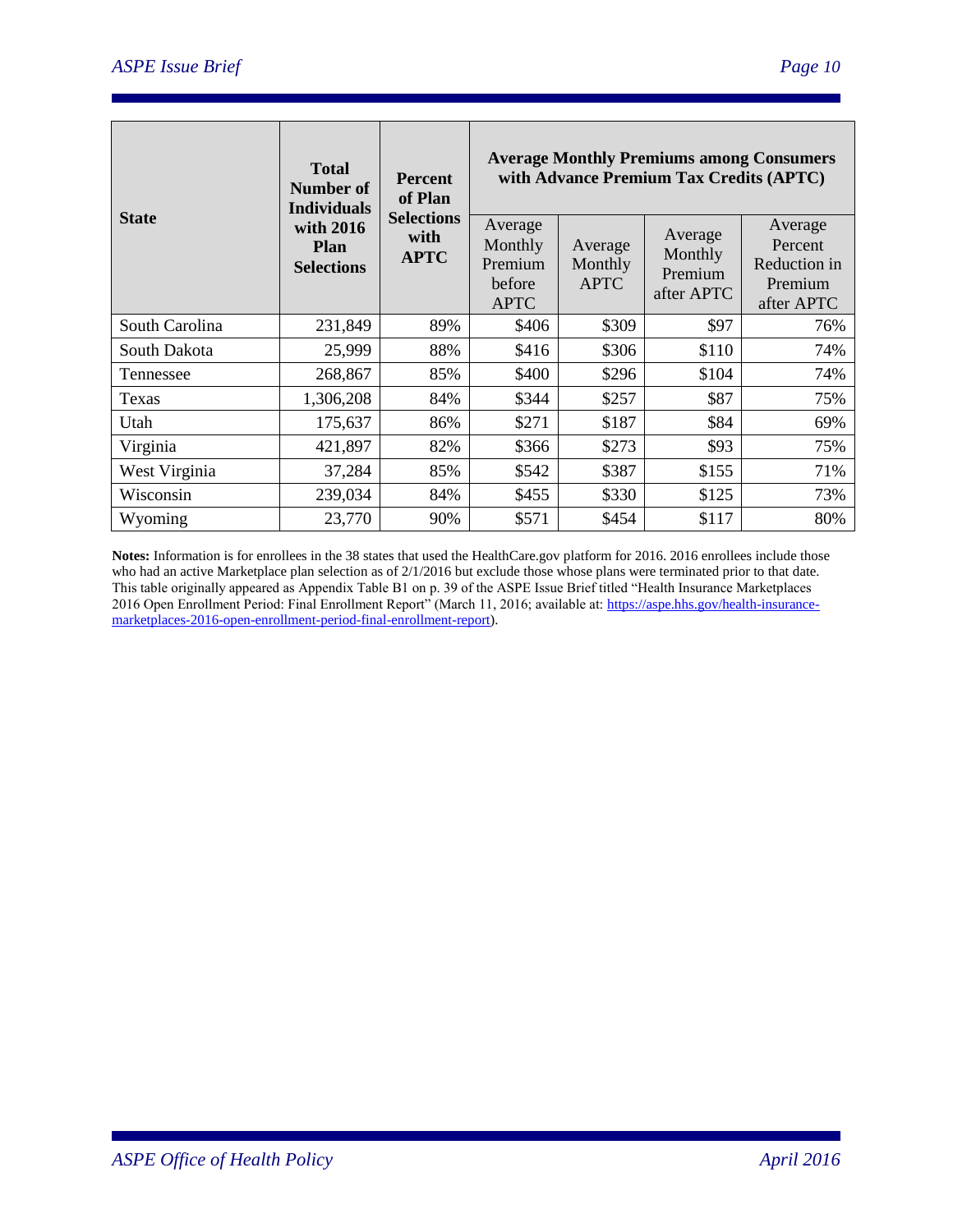### **TABLE 5: Availability of 2016 Plans with Monthly Premiums of \$100 or Less after Applicable Advance Premium Tax Credits**

| <b>State</b>                        | <b>Total Number of</b><br><b>Individuals with</b> | <b>Percent Who Could Have Selected a Plan</b><br>with a Monthly Premium of: |                             |  |
|-------------------------------------|---------------------------------------------------|-----------------------------------------------------------------------------|-----------------------------|--|
|                                     | <b>2016 Plan</b><br><b>Selections</b>             | \$75 or Less<br>after APTC                                                  | \$100 or Less<br>after APTC |  |
| HealthCare.gov Total<br>(38 States) | 9,625,982                                         | 68%                                                                         | 74%                         |  |
| Alabama                             | 195,055                                           | 72%                                                                         | 76%                         |  |
| Alaska                              | 23,029                                            | 67%                                                                         | 71%                         |  |
| Arizona                             | 203,066                                           | 59%                                                                         | 70%                         |  |
| Arkansas                            | 73,648                                            | 62%                                                                         | 70%                         |  |
| Delaware                            | 28,256                                            | 61%                                                                         | 67%                         |  |
| Florida                             | 1,742,819                                         | 78%                                                                         | 82%                         |  |
| Georgia                             | 587,845                                           | 72%                                                                         | 76%                         |  |
| Hawaii                              | 14,564                                            | 63%                                                                         | 71%                         |  |
| <b>Illinois</b>                     | 388,179                                           | 53%                                                                         | 61%                         |  |
| Indiana                             | 196,242                                           | 55%                                                                         | 62%                         |  |
| Iowa                                | 55,089                                            | 63%                                                                         | 70%                         |  |
| Kansas                              | 101,555                                           | 62%                                                                         | 68%                         |  |
| Louisiana                           | 214,148                                           | 81%                                                                         | 83%                         |  |
| Maine                               | 84,059                                            | 63%                                                                         | 69%                         |  |
| Michigan                            | 345,813                                           | 63%                                                                         | 72%                         |  |
| Mississippi                         | 108,672                                           | 76%                                                                         | 80%                         |  |
| Missouri                            | 290,201                                           | 71%                                                                         | 76%                         |  |
| Montana                             | 58,114                                            | 61%                                                                         | 67%                         |  |
| Nebraska                            | 87,835                                            | 69%                                                                         | 75%                         |  |
| Nevada                              | 88,145                                            | 68%                                                                         | 74%                         |  |
| New Hampshire                       | 55,183                                            | 45%                                                                         | 57%                         |  |
| New Jersey                          | 288,573                                           | 50%                                                                         | 57%                         |  |
| New Mexico                          | 54,865                                            | 50%                                                                         | 59%                         |  |
| North Carolina                      | 613,487                                           | 76%                                                                         | 80%                         |  |
| North Dakota                        | 21,604                                            | 60%                                                                         | 68%                         |  |
| Ohio                                | 243,715                                           | 53%                                                                         | 61%                         |  |
| Oklahoma                            | 145,329                                           | 76%                                                                         | 82%                         |  |
| Oregon                              | 147,109                                           | 47%                                                                         | 57%                         |  |
| Pennsylvania                        | 439,238                                           | 53%                                                                         | 60%                         |  |
| South Carolina                      | 231,849                                           | 62%                                                                         | 69%                         |  |
| South Dakota                        | 25,999                                            | 67%                                                                         | 74%                         |  |
| Tennessee                           | 268,867                                           | 72%                                                                         | 77%                         |  |
| Texas                               | 1,306,208                                         | 72%                                                                         | 78%                         |  |